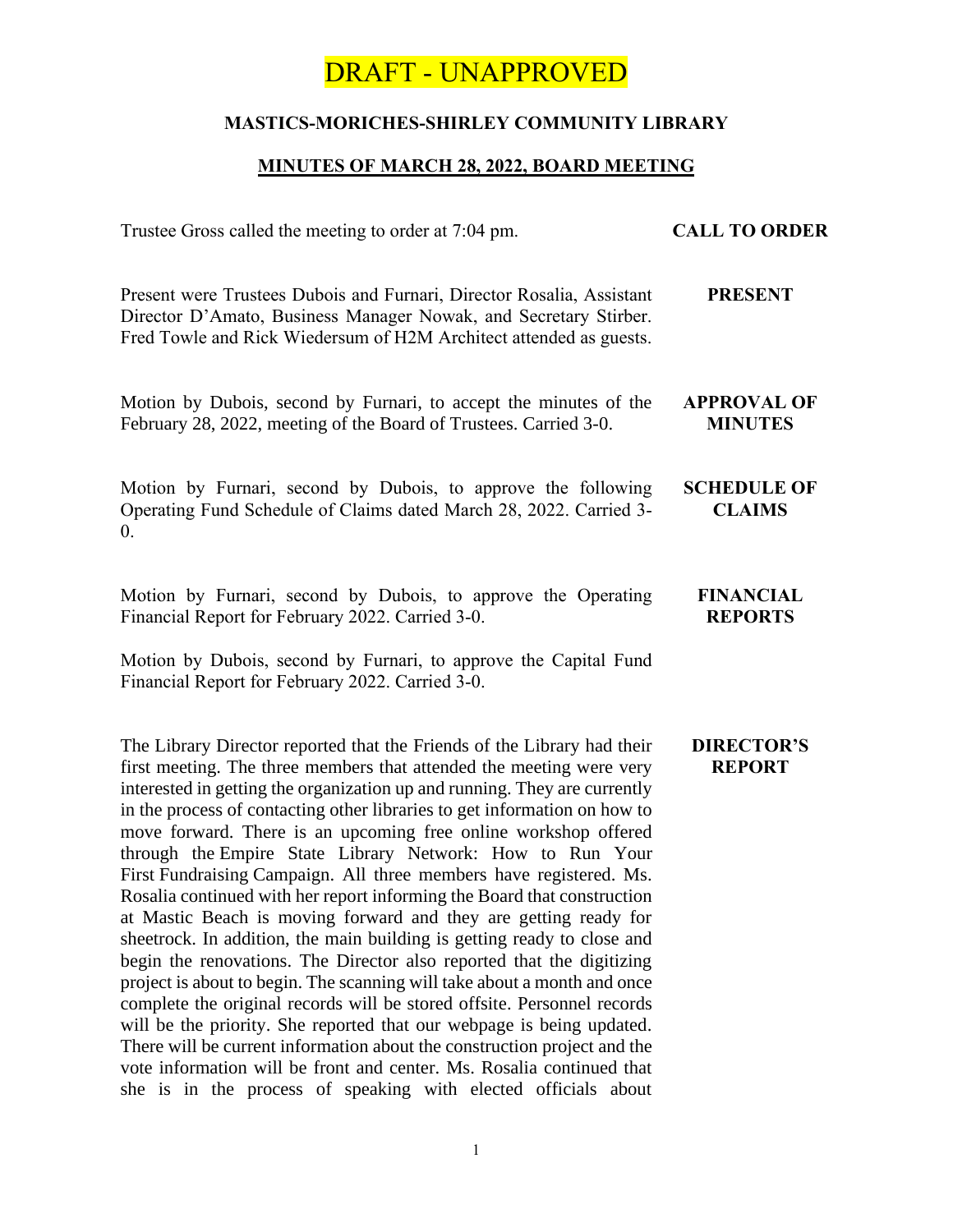# DRAFT - UNAPPROVED

supplemental grants for the unfunded needs of the building project, such as the technical and digital areas. Fred Towle & Rick Wiedersum will present the information on grants in executive session. Class visits are continuing and recently Trustee Gross came through with her class. Staff was patient and helpful during the visit. Lastly, she reported that the department heads recently took a tour of Mastic Beach so that they can begin to visualize what will fit and what will go where. The next tour will be the Moriches Branch.

The Assistant Director reported that her time is being spent on the upcoming budget vote. The absentee ballots for the voters classified as permanently disabled or military were sent out. She reported that we will be holding a voter registration day tomorrow. In addition, the Board of Elections has approved the ballot. We should receive the official ballot Wednesday or Thursday.

Business Manager Nowak gave an overview of the 2022-2023 proposed budget. After only two increases in the last seven years, the Board is proposing an increase to next fiscal year's budget of 2.4%. The community will be voting only on the increase of \$247,000. The proposed increase complies with the New York State tax cap.

Motion by Dubois, second by Furnari, to approve the CS-150 report with the Director's recommended personnel changes. Carried 3-0.

Motion by Dubois, second by Furnari, to approve the agreement with Mark Grossman Public Relations from April 2022 through March 2023 at a cost of \$4,000.00 per month. Carried 3-0.

Motion by Dubois, second Furnari, to approve the renewal of the annual seasonal exterior landscape maintenance contract with True Nature Landscaping, Inc. at the rate of \$100.00 per weekly maintenance visit and \$100.00 per pesticide treatment application (estimated  $\omega$ ) five applications for season) at 407 William Floyd Parkway. Carried 3-0.

**ASSISTANT DIRECTOR'S REPORT**

#### **BUSINESS MANAGER'S REPORT**

#### **PERSONNEL CHANGES**

## **CONTRACTS/ RENEWALS**